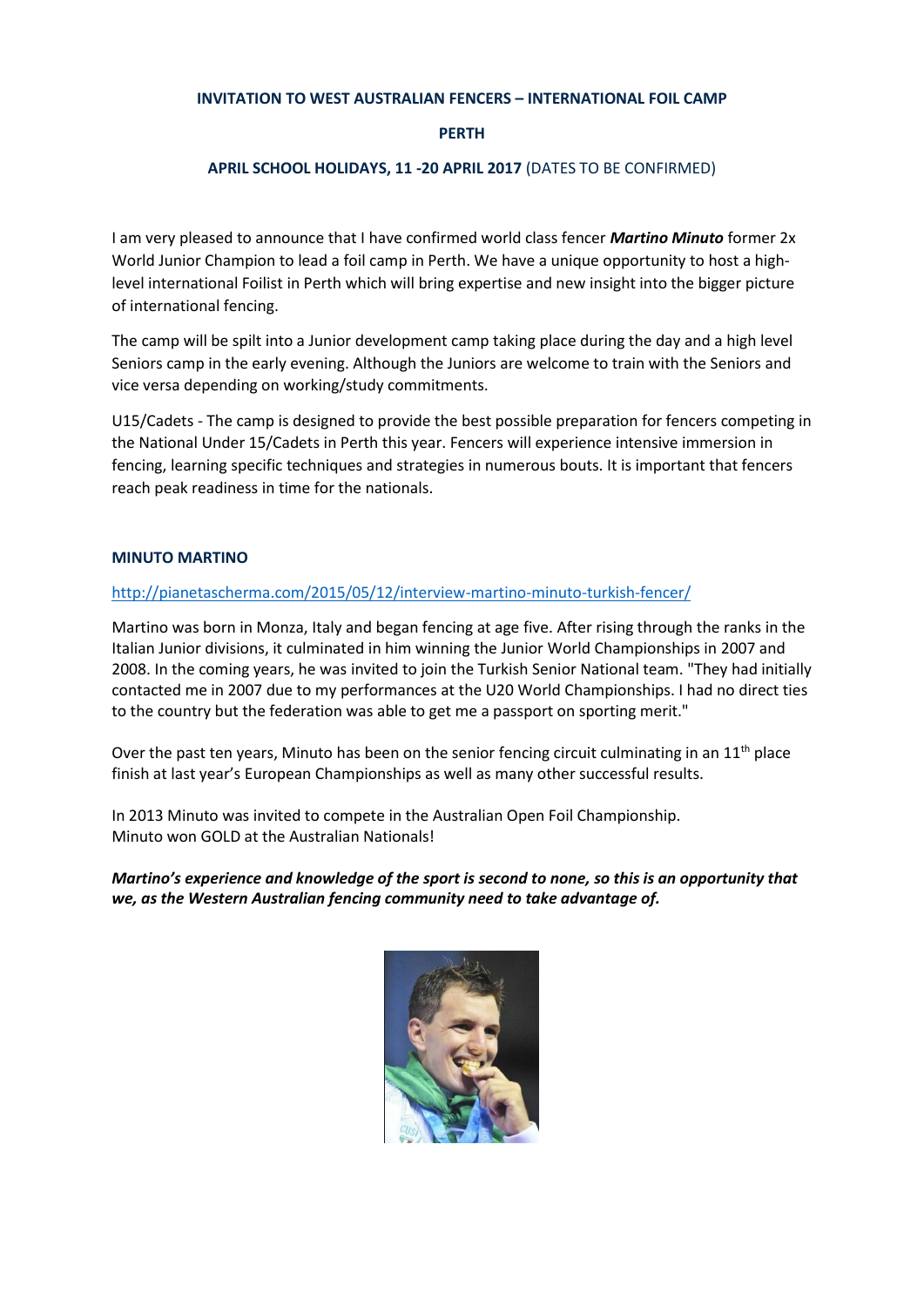# **DRAFT TIMETABLE**

| April   | Tuesday            | Wednesday           | Thursday            | Friday           | Saturday           | Sunday           | Monday              | Tuesday             | Wednesday           | Thursday            | Friday              | Saturday           |
|---------|--------------------|---------------------|---------------------|------------------|--------------------|------------------|---------------------|---------------------|---------------------|---------------------|---------------------|--------------------|
|         | 11 <sup>th</sup>   | 12th                | 13 <sup>th</sup>    | $14^{\text{th}}$ | 15 <sup>th</sup>   | 16 <sup>th</sup> | $17^{\text{th}}$    | 18 <sup>th</sup>    | 19 <sup>th</sup>    | 20 <sup>th</sup>    | $21^{st}$           | 22 <sup>nd</sup>   |
|         |                    |                     |                     | <b>GOOD</b>      |                    |                  | <b>EASTER</b>       |                     |                     |                     |                     |                    |
|         |                    |                     |                     | <b>FRIDAY</b>    |                    |                  | <b>MONDAY</b>       |                     |                     |                     |                     |                    |
| Day     | Martino            | $\frac{1}{2}$ court | $\frac{1}{2}$ court | <b>PUBLIC</b>    | Extending          | Day off          | $\frac{1}{2}$ court | $\frac{1}{2}$ court | $\frac{1}{2}$ court | $\frac{1}{2}$ court | $\frac{1}{2}$ court | Extending          |
|         | arrives.           | booked at           | booked              | <b>HOLIDAY</b>   | Cavs               |                  | booked              | booked              | booked at           | booked              | booked              | Cavs               |
|         |                    | Cavs for            | at Cavs             |                  | <b>Booking</b>     |                  | at Cavs             | at Cavs             | Cavs for            | at Cavs             | at Cavs             | <b>Booking</b>     |
|         |                    | 3hr juniors         | for 3hr             |                  | from               |                  | for 3hr             | for 3hr             | 3hr juniors         | for 3hr             | for 3hr             | from               |
|         |                    | fencing             | juniors             |                  | 10am to            |                  | juniors             | juniors             | fencing             | juniors             | juniors             | 10am to            |
|         |                    |                     | fencing             |                  | 4:30 <sub>pm</sub> |                  | fencing             | fencing             |                     | fencing             | fencing             | 4:30 <sub>pm</sub> |
| Evening | Extra              | Extending           | Extending           | Night off        | Night off          | Night            | Extending           | Extra               | Extending           | Extending           | Night               | Night off          |
| / Night | booking            | booking at          | booking             |                  |                    | off              | booking             | booking             | booking at          | booking             | off                 |                    |
|         | for Cavs           | Cavs by 1hr         | at cavs by          |                  |                    |                  | at                  | for Cavs            | Cavs by 1hr         | at Cavs             |                     |                    |
|         | from               | $5:30pm$ to         | 2hr                 |                  |                    |                  | Swordfish           | from                | 5:30pm to           | by 2hr              |                     |                    |
|         | 4:30 <sub>pm</sub> | 9pm-                | 4:00 <sub>pm</sub>  |                  |                    |                  | from                | 4:30 <sub>pm</sub>  | 9pm-                | 4:00 <sub>pm</sub>  |                     |                    |
|         | to                 | 9:30Pm              | to 8pm              |                  |                    |                  | 5pm to              | to                  | 9:30Pm              | to 8pm              |                     |                    |
|         | 8:30pm             |                     |                     |                  |                    |                  | 8:30 <sub>pm</sub>  | 8:30 <sub>pm</sub>  |                     |                     |                     |                    |

This will be confirmed once travel arrangements are made and venue hire confirmed with ECU, Mt Lawley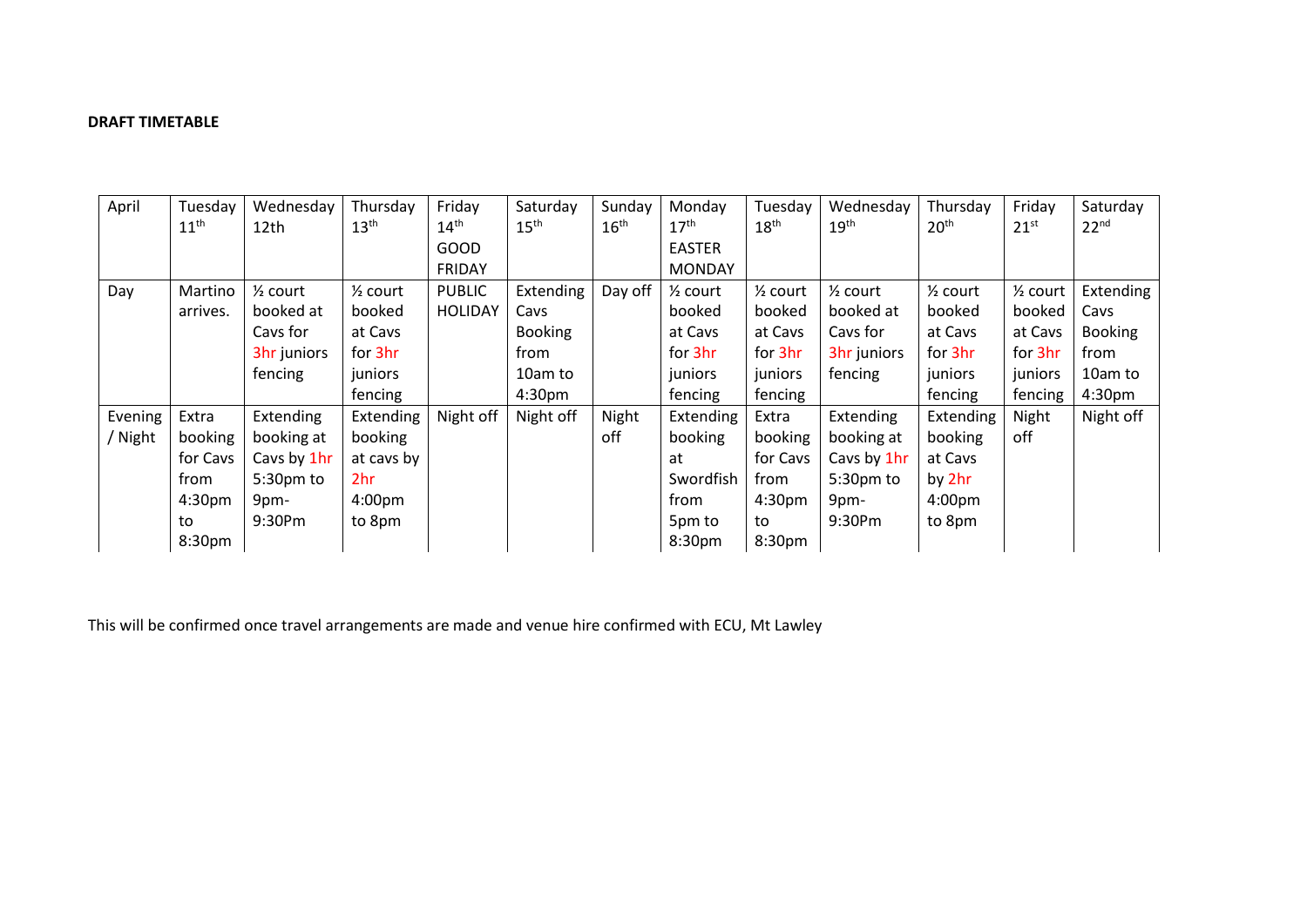# **WE NEED YOUR IMMEDIATE SUPPORT!**

To facilitate the feasibility of bringing an overseas fencer to Perth we need YOU to register your interest along with a \$150 deposit.

1. Deposits can be made to Cavalier's bank account with your **name and surname** as the reference.

> ECU Cavalier School of Fencing, Commonwealth Bank of Australia BSB 066 001 Account 906 506

This is non-refundable if the camp does go ahead. **Unfortunately due to time restrictions all deposits must be made by the 15th of March (Wednesday)**

The deposit will be followed up with a final instalment of \$100 to cover any outstanding expenses for the smooth operation of the camp.

*(The final instalment amount is yet to be determined dependent on other financial support)*

AND

2. Please complete the attached Expression of Interest form and email to [secretary@cavaliers.com.au](mailto:secretary@cavaliers.com.au)

Looking forward to your interest, support and commitment.

We need to be proactive in moving forward with the foil.

If you have any further questions, please email Dylan: [magna\\_blast@hotmail.com](mailto:magna_blast@hotmail.com)

Dylan Devenish